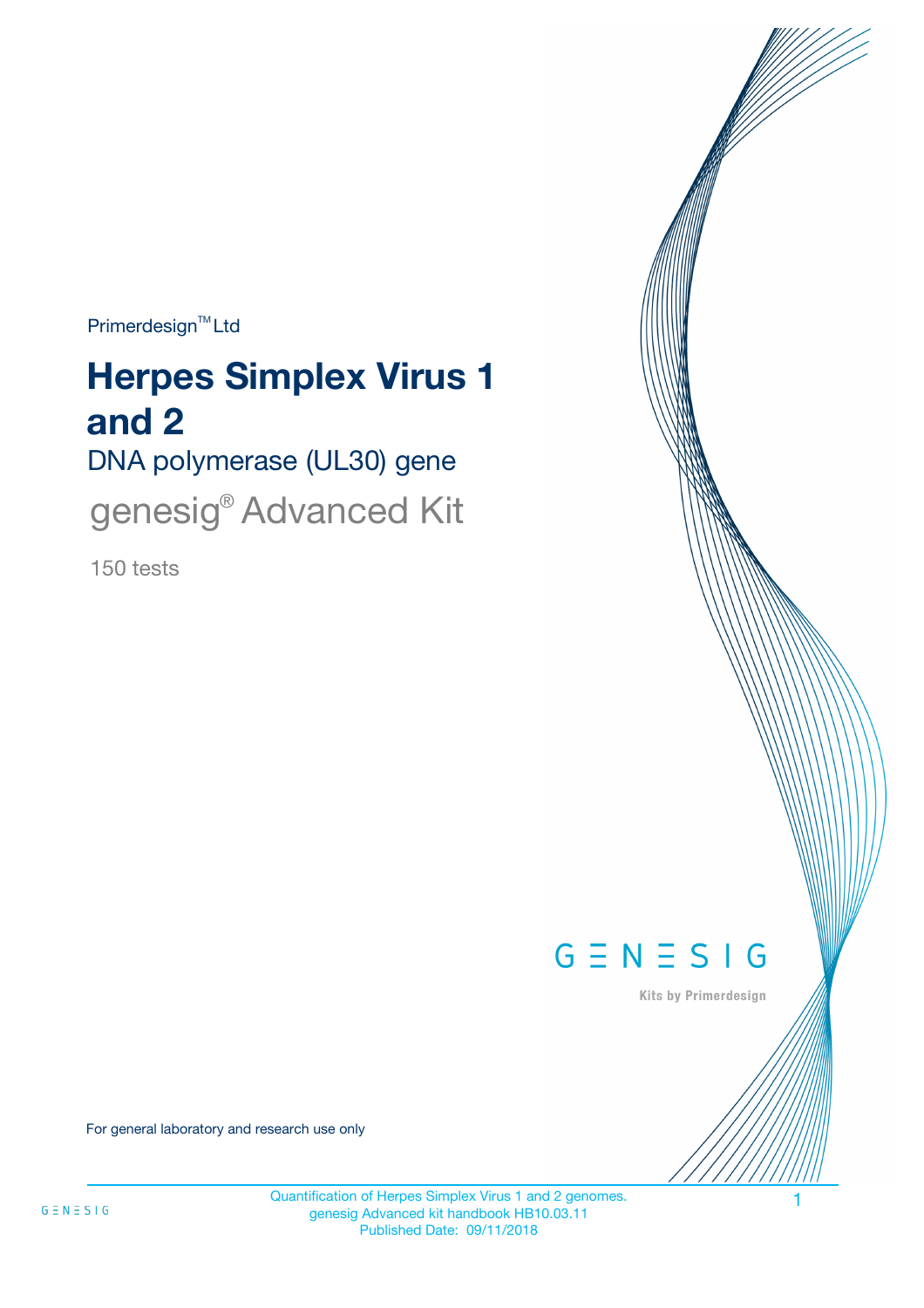# Introduction to Herpes Simplex Virus 1 and 2

The herpes simplex virus (HSV) is a virus that manifests itself in two common viral infections (HSV1 and HSV 2), each marked by painful, watery blisters on the skin, mucous membranes (such as the mouth or lips) or on the genitals. The double-stranded DNA virus belongs to the family Herpesviridae, subfamily Alphaherpesviridae and has a circular genome of 155 kb. HSV -1 and HSV-2 share the same overall structure, as well as very high similarity in most genes. Both HSV-1 and HSV-2 have two unique regions, named UL and US surrounded and defined by three sets of inverted repeats, named LTRa, LTRb and LTRc. The UL and US regions are found in both forward and inverted directions and wild type HSV occurs equally in all four possible arrangements (isomers) of the UL and US regions. The coordinate system is defined to begin at the first nucleotide of the shortest terminal repeat, LTRa, followed by LTRb, and the long unique region, UL.

The disease is contagious, particularly during an outbreak, and is currently incurable. HSV-1 and HSV-2 are closely related but differ in epidemiology. HSV-1 is traditionally associated with facial disease while HSV-2 is traditionally associated with genital disease. HSV is transmitted by close personal contact, and infection occurs via inoculation of virus into susceptible mucosal surfaces (eg, oropharynx, cervix, conjunctiva) or through small cracks in the skin. The virus is readily inactivated at room temperature and by drying; hence, aerosol and fomitic spread are rare.

The clinical course of herpes simplex infection depends on the age and immune status of the host, the anatomic site of involvement, and the antigenic virus type. Primary herpes simplex virus HSV–1 and HSV-2 infections are accompanied by systemic signs, longer duration of symptoms, and higher rate of complications. Recurrent episodes are milder and shorter. Both HSV-1 and HSV-2 can cause similar genital and orofacial primary infections after contact with infectious secretions containing the virus or can be asympomatic. Symptoms of genital herpes may include itching or tingling sensations in the genitals,small fluid-filled blisters that burst leaving sores, headaches, backache and flu-like symptoms, including swollen glands or fever.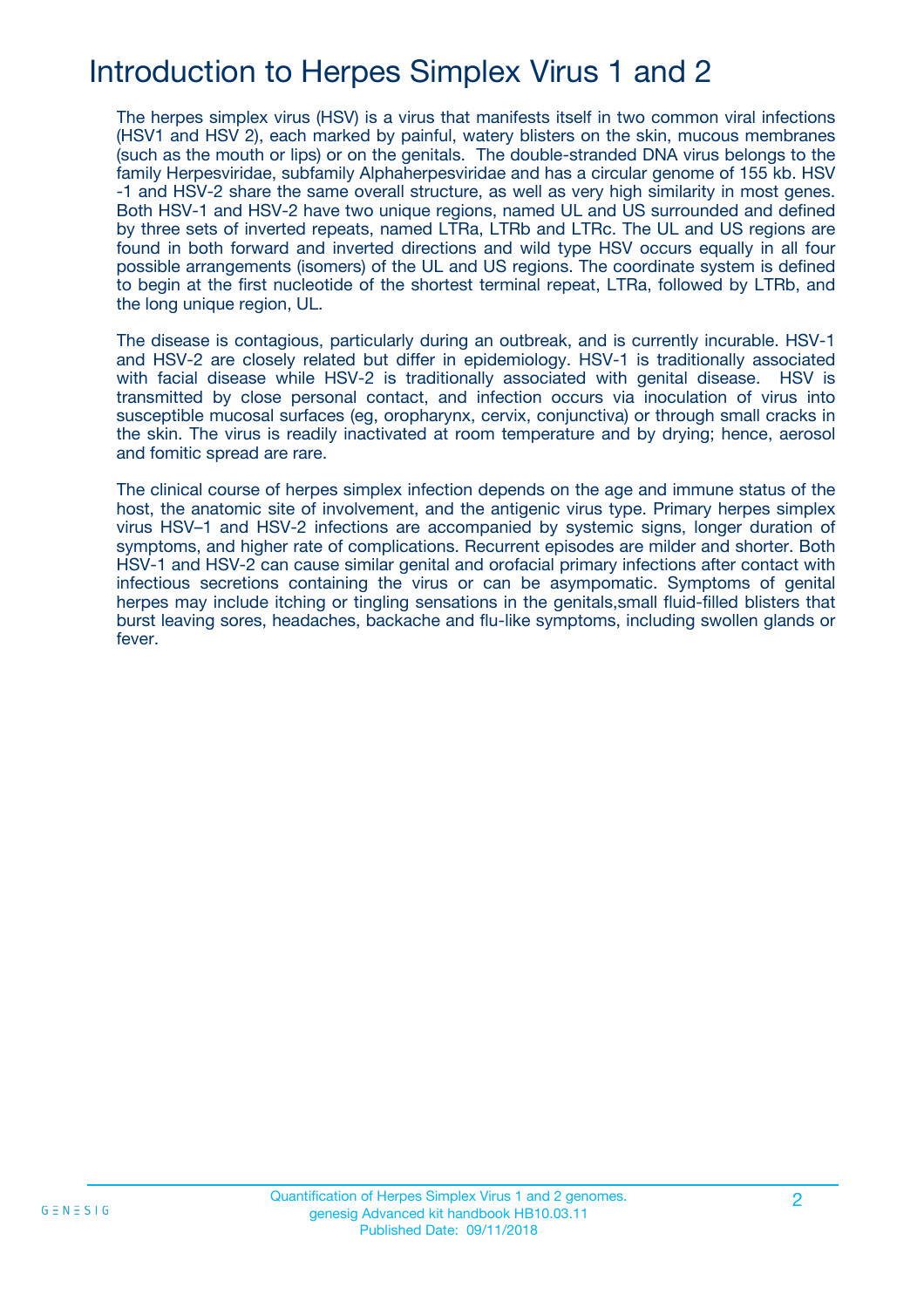# **Specificity**

The Primerdesign genesig Kit for Herpes Simplex Virus 1 and 2 (HSV1&2) genomes is designed for the in vitro quantification of HSV1&2 genomes. The kit is designed to have a broad detection profile. Specifically, the primers represent 100% homology with over 95% of the NCBI database reference sequences available at the time of design.

The dynamics of genetic variation means that new sequence information may become available after the initial design. Primerdesign periodically reviews the detection profiles of our kits and when required releases new versions.

If you require further information, or have a specific question about the detection profile of this kit then please send an e.mail to enquiry@primerdesign.co.uk and our bioinformatics team will answer your question.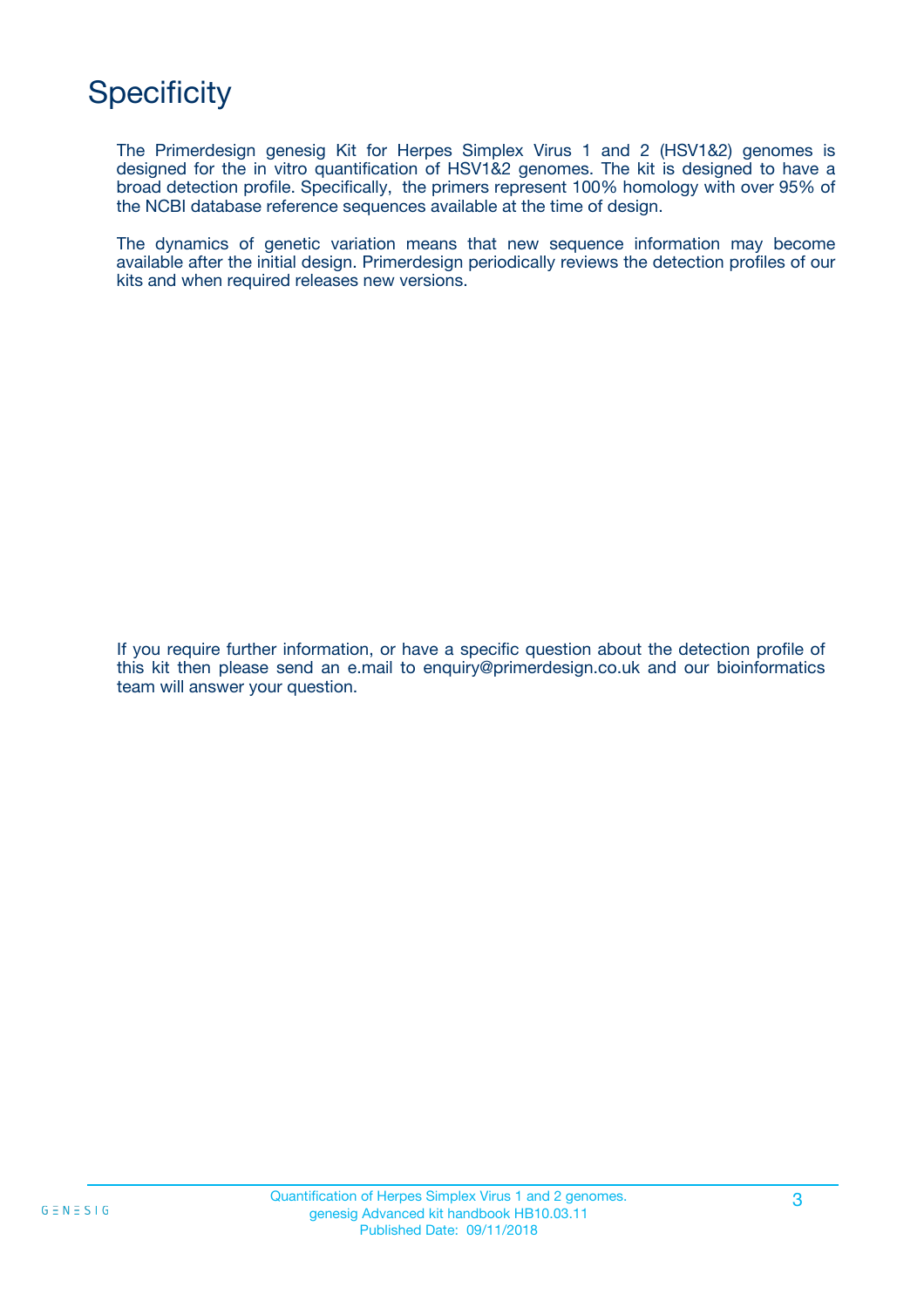### Kit contents

- **HSV1&2 specific primer/probe mix (150 reactions BROWN)** FAM labelled
- **HSV1&2 positive control template (for Standard curve RED)**
- **Internal extraction control primer/probe mix (150 reactions BROWN)** VIC labelled as standard
- **Internal extraction control DNA (150 reactions BLUE)**
- **Endogenous control primer/probe mix (150 reactions BROWN)** FAM labelled
- **RNase/DNase free water (WHITE)** for resuspension of primer/probe mixes
- **Template preparation buffer (YELLOW)** for resuspension of internal control template, positive control template and standard curve preparation

### Reagents and equipment to be supplied by the user

#### **Real-time PCR Instrument**

#### **Extraction kit**

This kit is recommended for use with genesig Easy DNA/RNA extraction kit. However, it is designed to work well with all processes that yield high quality RNA and DNA with minimal PCR inhibitors.

#### **oasig**TM **lyophilised or Precision**®**PLUS 2X qPCR Master Mix**

This kit is intended for use with oasig or PrecisionPLUS2X qPCR Master Mix.

**Pipettors and Tips**

**Vortex and centrifuge**

#### **Thin walled 1.5 ml PCR reaction tubes**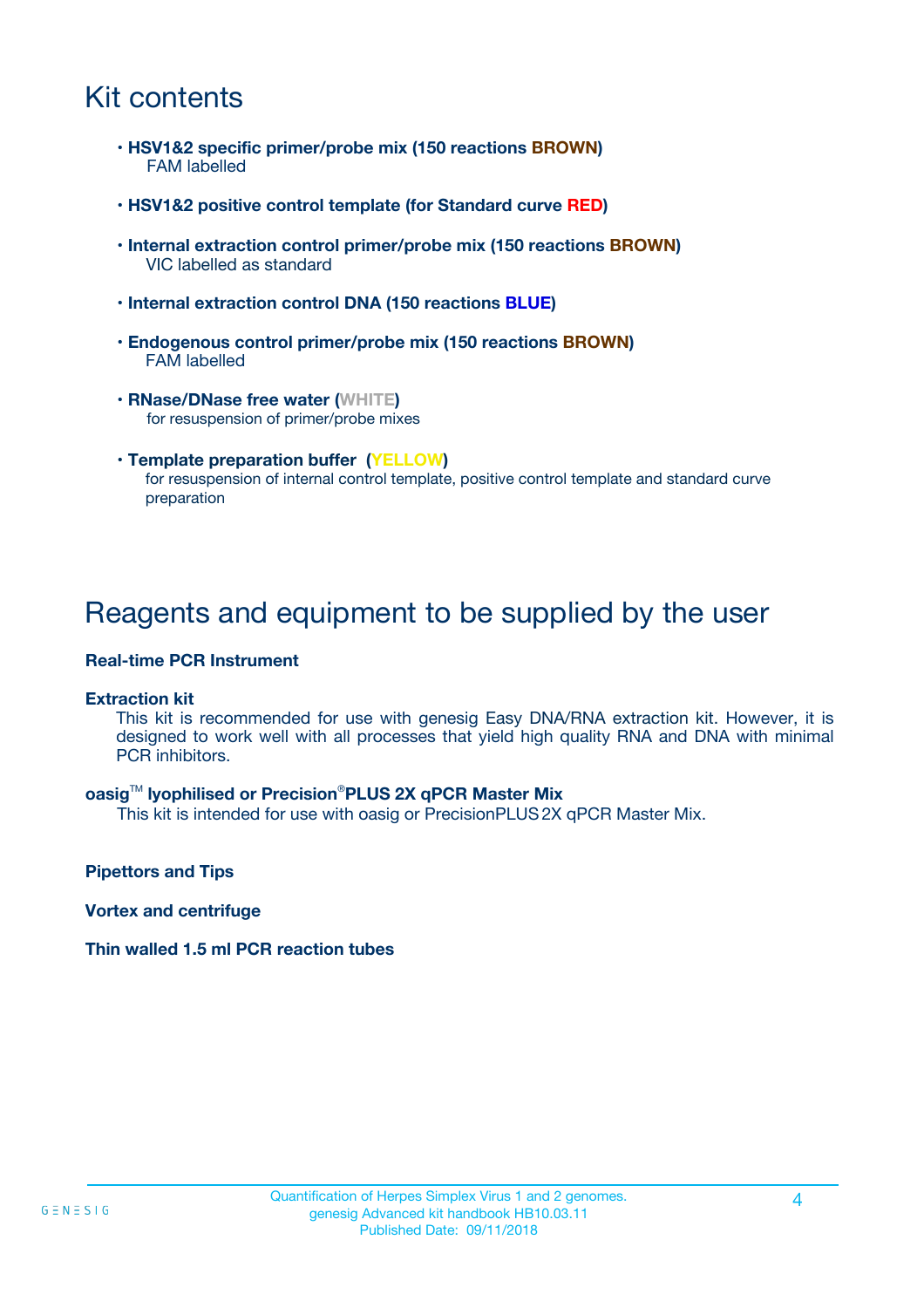### Kit storage and stability

This kit is stable at room temperature but should be stored at -20ºC on arrival. Once the lyophilised components have been resuspended they should not be exposed to temperatures above -20°C for longer than 30 minutes at a time and unnecessary repeated freeze/thawing should be avoided. The kit is stable for six months from the date of resuspension under these circumstances.

If a standard curve dilution series is prepared this can be stored frozen for an extended period. If you see any degradation in this serial dilution a fresh standard curve can be prepared from the positive control.

Primerdesign does not recommend using the kit after the expiry date stated on the pack.

### Suitable sample material

All kinds of sample material suited for PCR amplification can be used. Please ensure the samples are suitable in terms of purity, concentration, and DNA integrity (An internal PCR control is supplied to test for non specific PCR inhibitors). Always run at least one negative control with the samples. To prepare a negative-control, replace the template DNA sample with RNase/DNase free water.

### Dynamic range of test

Under optimal PCR conditions genesig HSV1&2 detection kits have very high priming efficiencies of >95% and can detect less than 100 copies of target template.

### Notices and disclaimers

This product is developed, designed and sold for research purposes only. It is not intended for human diagnostic or drug purposes or to be administered to humans unless clearly expressed for that purpose by the Food and Drug Administration in the USA or the appropriate regulatory authorities in the country of use. During the warranty period Primerdesign genesig detection kits allow precise and reproducible data recovery combined with excellent sensitivity. For data obtained by violation to the general GLP guidelines and the manufacturer's recommendations the right to claim under guarantee is expired. PCR is a proprietary technology covered by several US and foreign patents. These patents are owned by Roche Molecular Systems Inc. and have been sub-licensed by PE Corporation in certain fields. Depending on your specific application you may need a license from Roche or PE to practice PCR. Additional information on purchasing licenses to practice the PCR process may be obtained by contacting the Director of Licensing at Roche Molecular Systems, 1145 Atlantic Avenue, Alameda, CA 94501 or Applied Biosystems business group of the Applera Corporation, 850 Lincoln Centre Drive, Foster City, CA 94404. In addition, the 5' nuclease assay and other homogeneous amplification methods used in connection with the PCR process may be covered by U.S. Patents 5,210,015 and 5,487,972, owned by Roche Molecular Systems, Inc, and by U.S. Patent 5,538,848, owned by The Perkin-Elmer Corporation.

# Trademarks

Primerdesign™ is a trademark of Primerdesign Ltd.

genesig $^\circledR$  is a registered trademark of Primerdesign Ltd.

The PCR process is covered by US Patents 4,683,195, and 4,683,202 and foreign equivalents owned by Hoffmann-La Roche AG. BI, ABI PRISM® GeneAmp® and MicroAmp® are registered trademarks of the Applera Genomics (Applied Biosystems Corporation). BIOMEK® is a registered trademark of Beckman Instruments, Inc.; iCycler™ is a registered trademark of Bio-Rad Laboratories, Rotor-Gene is a trademark of Corbett Research. LightCycler™ is a registered trademark of the Idaho Technology Inc. GeneAmp®, TaqMan® and AmpliTaqGold® are registered trademarks of Roche Molecular Systems, Inc., The purchase of the Primerdesign™ reagents cannot be construed as an authorization or implicit license to practice PCR under any patents held by Hoffmann-LaRoche Inc.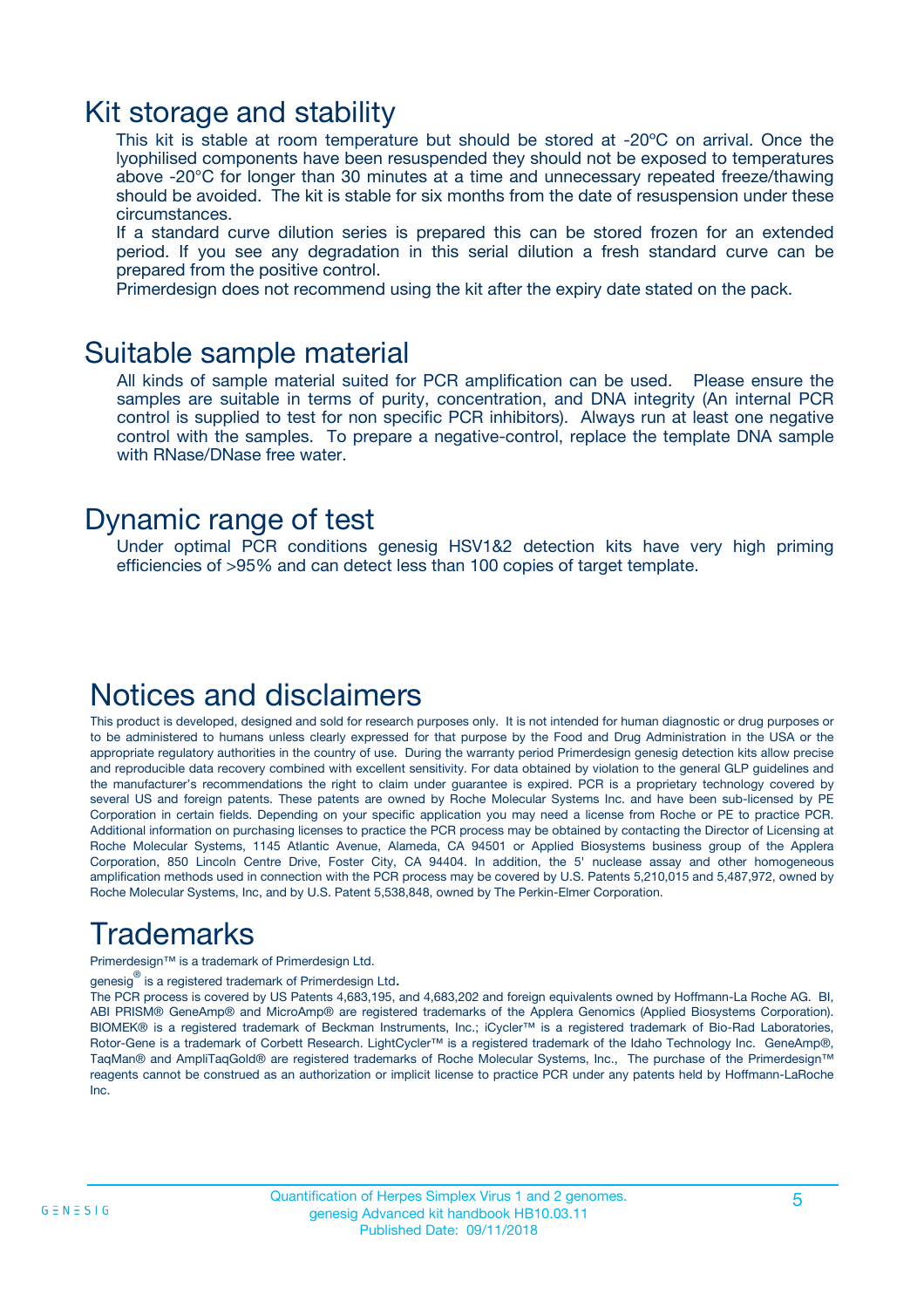### Principles of the test

#### **Real-time PCR**

A HSV1&2 specific primer and probe mix is provided and this can be detected through the FAM channel.

The primer and probe mix provided exploits the so-called TaqMan® principle. During PCR amplification, forward and reverse primers hybridize to the HSV1&2 DNA. A fluorogenic probe is included in the same reaction mixture which consists of a DNA probe labeled with a 5`-dye and a 3`-quencher. During PCR amplification, the probe is cleaved and the reporter dye and quencher are separated. The resulting increase in fluorescence can be detected on a range of qPCR platforms.

#### **Positive control**

For copy number determination and as a positive control for the PCR set up, the kit contains a positive control template. This can be used to generate a standard curve of HSV1&2 copy number / Cq value. Alternatively the positive control can be used at a single dilution where full quantitative analysis of the samples is not required. Each time the kit is used, at least one positive control reaction must be included in the run. A positive result indicates that the primers and probes for detecting the target HSV1&2 gene worked properly in that particular experimental scenario. If a negative result is obtained the test results are invalid and must be repeated. Care should be taken to ensure that the positive control does not contaminate any other kit component which would lead to false-positive results. This can be achieved by handling this component in a Post PCR environment. Care should also be taken to avoid cross-contamination of other samples when adding the positive control to the run. This can be avoided by sealing all other samples and negative controls before pipetting the positive control into the positive control well.

#### **Negative control**

To validate any positive findings a negative control reaction should be included every time the kit is used. For this reaction the RNase/DNase free water should be used instead of template. A negative result indicates that the reagents have not become contaminated while setting up the run.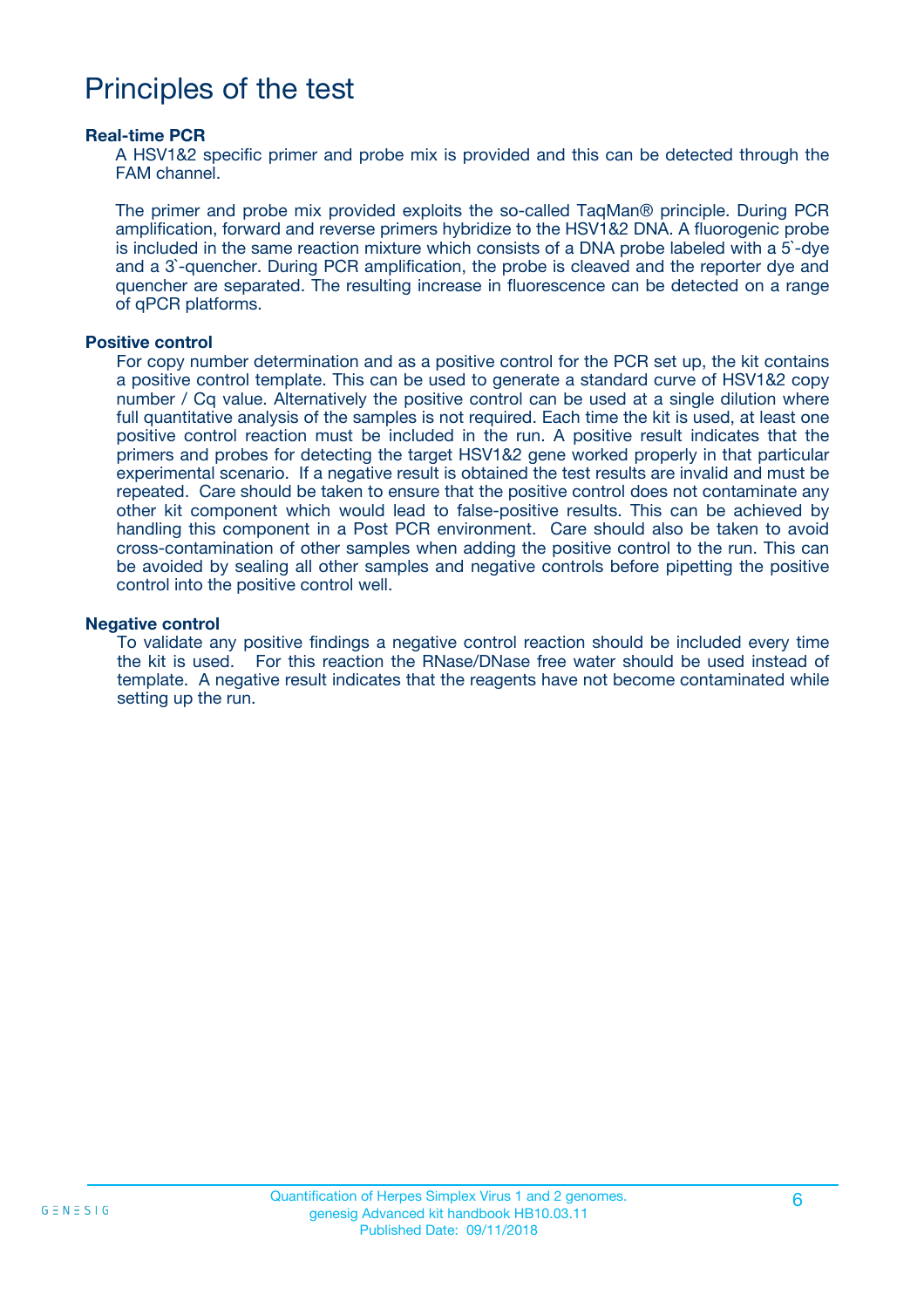#### **Internal DNA extraction control**

When performing DNA extraction, it is often advantageous to have an exogenous source of DNA template that is spiked into the lysis buffer. This control DNA is then co-purified with the sample DNA and can be detected as a positive control for the extraction process. Successful co-purification and qPCR for the control DNA also indicates that PCR inhibitors are not present at a high concentration.

A separate primer and probe mix are supplied with this kit to detect the exogenous DNA using qPCR. The primers are present at PCR limiting concentrations which allows multiplexing with the target sequence primers. Amplification of the control DNA does not interfere with detection of the HSV1&2 target DNA even when present at low copy number. The Internal control is detected through the VIC channel and gives a Cq value of 28+/-3.

#### **Endogenous control**

To confirm extraction of a valid biological template, a primer and probe mix is included to detect an endogenous gene. Detection of the endogenous control is through the FAM channel and it is NOT therefore possible to perform a multiplex with the HSV1&2 primers. A poor endogenous control signal may indicate that the sample did not contain sufficient biological material.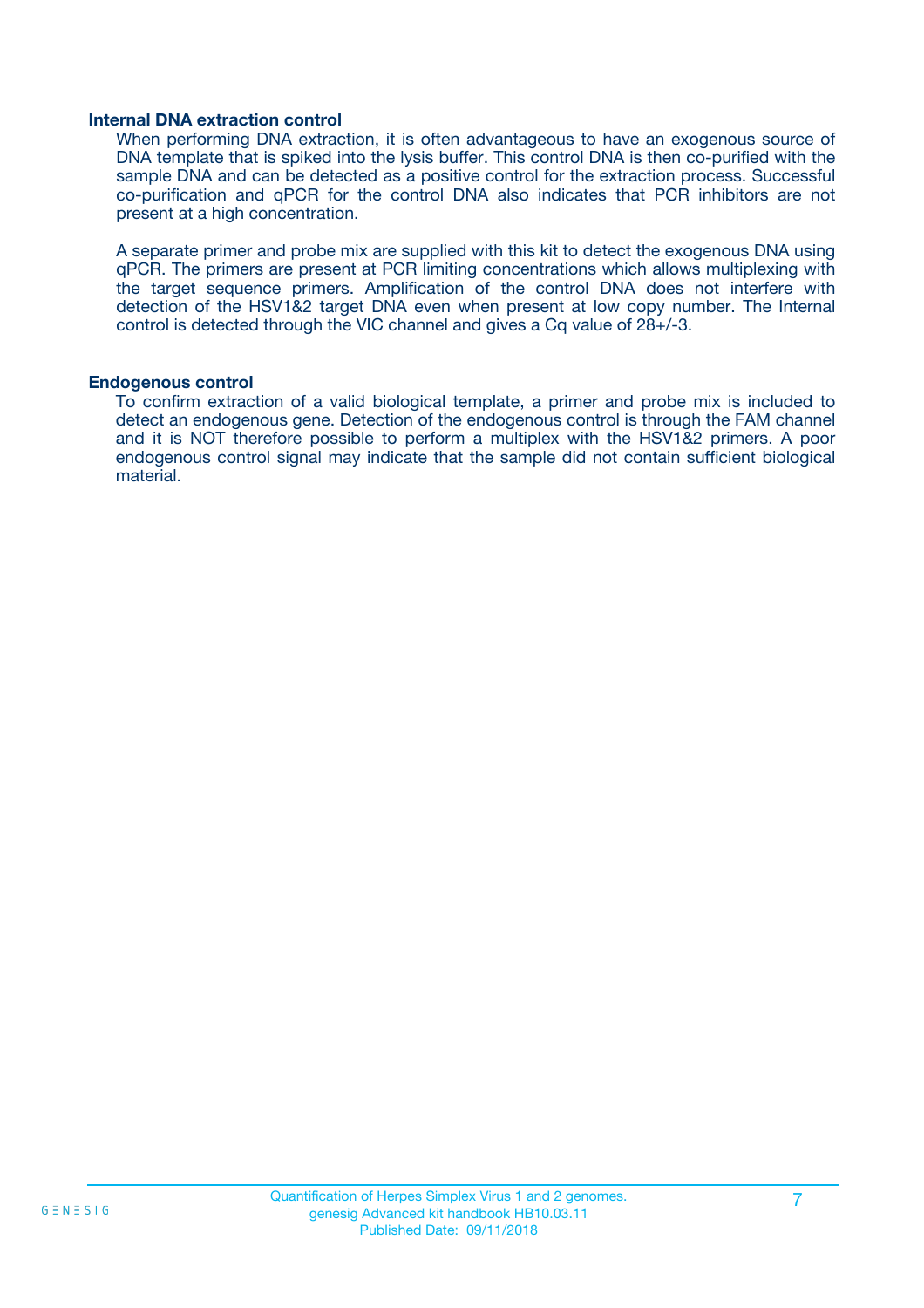### Resuspension protocol

To minimize the risk of contamination with foreign DNA, we recommend that all pipetting be performed in a PCR clean environment. Ideally this would be a designated PCR lab or PCR cabinet. Filter tips are recommended for all pipetting steps.

- **1. Pulse-spin each tube in a centrifuge before opening.** This will ensure lyophilised primer and probe mix is in the base of the tube and is not spilt upon opening the tube.
- **2. Resuspend the primer/probe mixes in the RNase/DNase free water supplied, according to the table below:**

To ensure complete resuspension, vortex each tube thoroughly.

| Component - resuspend in water                       |          |  |
|------------------------------------------------------|----------|--|
| <b>Pre-PCR pack</b>                                  |          |  |
| HSV1&2 primer/probe mix (BROWN)                      | $165$ µ  |  |
| Internal extraction control primer/probe mix (BROWN) | $165$ µl |  |
| Endogenous control primer/probe mix (BROWN)          | 165 µl   |  |

**3. Resuspend the internal control template and positive control template in the template preparation buffer supplied, according to the table below:** To ensure complete resuspension, vortex each tube thoroughly.

| Component - resuspend in template preparation buffer |  |  |  |
|------------------------------------------------------|--|--|--|
| <b>Pre-PCR heat-sealed foil</b>                      |  |  |  |
| Internal extraction control DNA (BLUE)               |  |  |  |
| <b>Post-PCR heat-sealed foil</b>                     |  |  |  |
| HSV1&2 Positive Control Template (RED) *             |  |  |  |

\* This component contains high copy number template and is a VERY significant contamination risk. It must be opened and handled in a separate laboratory environment, away from the other components.

### DNA extraction

The internal extraction control DNA can be added either to the DNA lysis/extraction buffer or to the DNA sample once it has been resuspended in lysis buffer.

**DO NOT add the internal extraction control DNA directly to the unprocessed biological sample as this will lead to degradation and a loss in signal.**

- **1. Add 4µl of the Internal extraction control DNA (BLUE) to each sample in DNA lysis/extraction buffer per sample.**
- **2. Complete DNA extraction according to the manufacturers protocols.**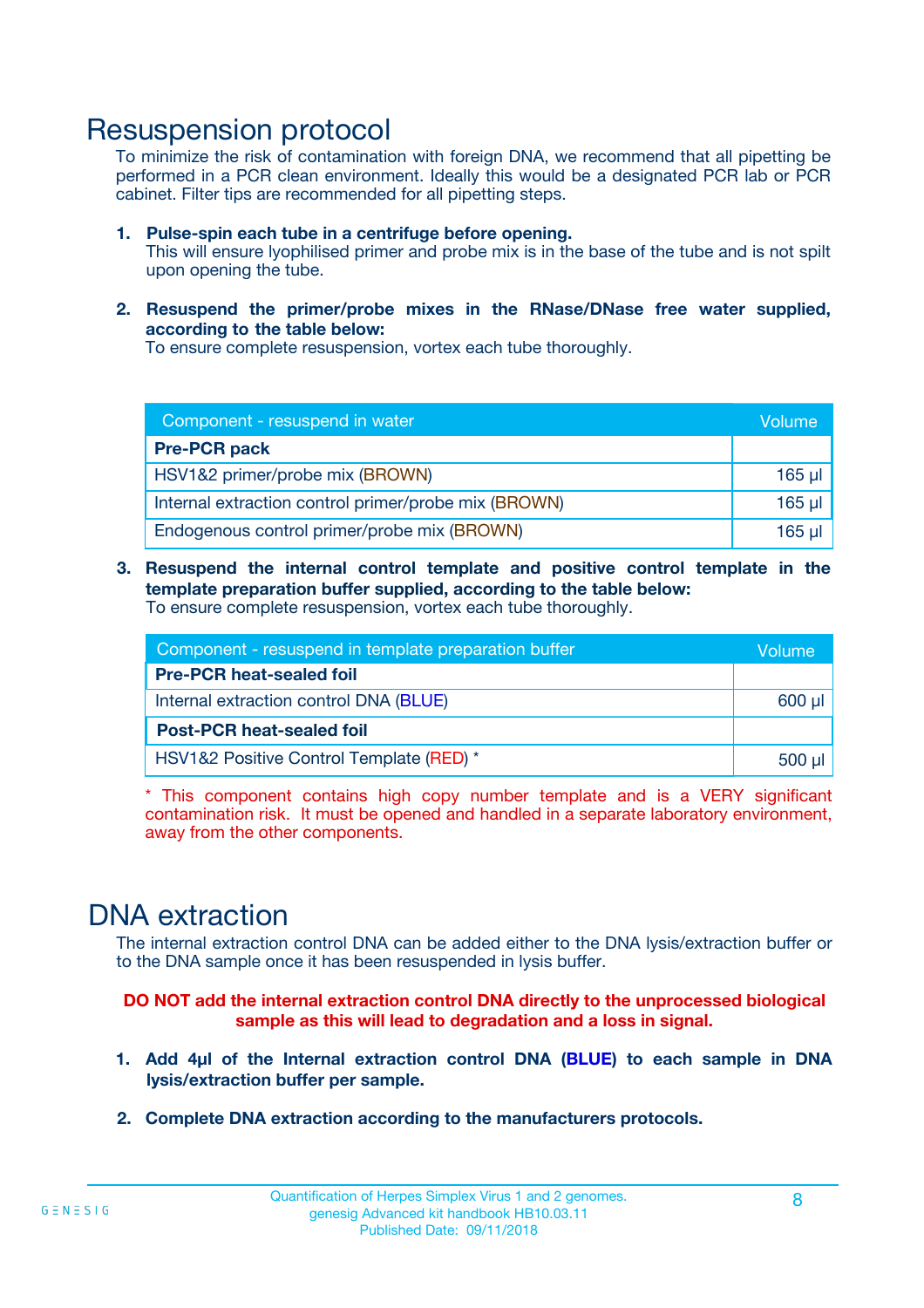# qPCR detection protocol

**1. For each DNA sample prepare a reaction mix according to the table below:** Include sufficient reactions for positive and negative controls.

| Component                                            | Volume   |
|------------------------------------------------------|----------|
| oasig or PrecisionPLUS 2X qPCR Master Mix            | 10 $\mu$ |
| HSV1&2 primer/probe mix (BROWN)                      | 1 µI     |
| Internal extraction control primer/probe mix (BROWN) | 1 µl     |
| <b>RNase/DNase free water (WHITE)</b>                | $3 \mu$  |
| <b>Final Volume</b>                                  | 15 µl    |

**2. For each DNA sample prepare an endogenous control reaction according to the table below (Optional):**

**This control reaction will provide useful information regarding the quality of the biological sample.**

| Component                                   | Volume          |
|---------------------------------------------|-----------------|
| oasig or PrecisionPLUS 2X qPCR Master Mix   | 10 <sub>µ</sub> |
| Endogenous control primer/probe mix (BROWN) | 1 µI            |
| <b>RNase/DNase free water (WHITE)</b>       | $4 \mu$         |
| <b>Final Volume</b>                         | 15 µl           |

- **3. Pipette 15µl of each mix into individual wells according to your qPCR experimental plate set up.**
- **4. Prepare sample DNA templates for each of your samples.**
- **5. Pipette 5µl of DNA template into each well, according to your experimental plate set up.**

For negative control wells use 5µl of RNase/DNase free water. The final volume in each well is 20ul.

**6. If a standard curve is included for quantitative analysis, prepare a reaction mix according to the table below:**

| Component                                 | Volume          |
|-------------------------------------------|-----------------|
| oasig or PrecisionPLUS 2X qPCR Master Mix | $10 \mu$        |
| HSV1&2 primer/probe mix (BROWN)           | 1 µI            |
| <b>RNase/DNase free water (WHITE)</b>     | $4 \mu$         |
| <b>Final Volume</b>                       | 15 <sub>µ</sub> |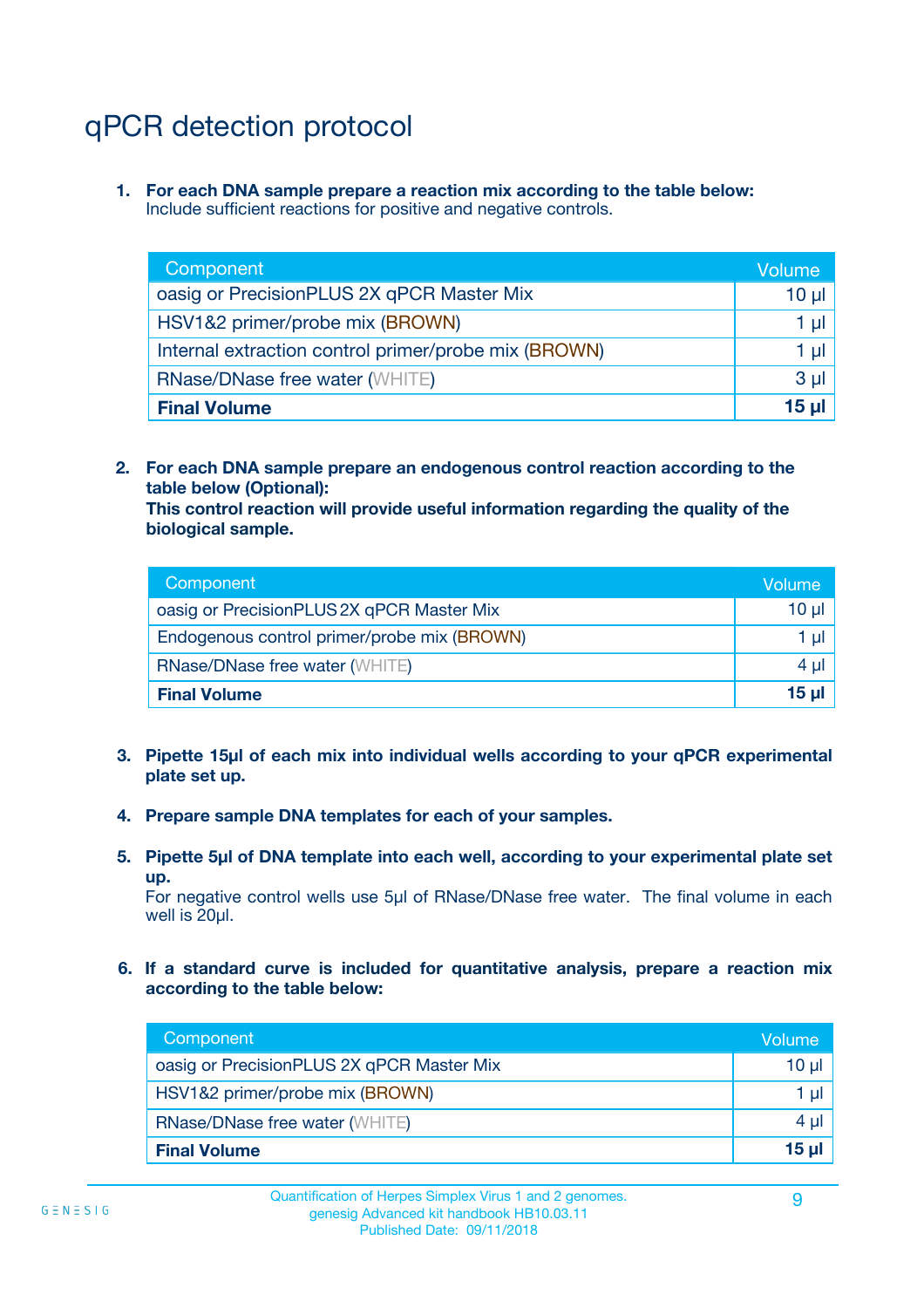#### **7. Preparation of standard curve dilution series.**

- 1) Pipette 90µl of template preparation buffer into 5 tubes and label 2-6
- 2) Pipette 10µl of Positive Control Template (RED) into tube 2
- 3) Vortex thoroughly
- 4) Change pipette tip and pipette 10µl from tube 2 into tube 3
- 5) Vortex thoroughly

Repeat steps 4 and 5 to complete the dilution series

| <b>Standard Curve</b>         | <b>Copy Number</b>     |
|-------------------------------|------------------------|
| Tube 1 Positive control (RED) | $2 \times 10^5$ per µl |
| Tube 2                        | $2 \times 10^4$ per µl |
| Tube 3                        | $2 \times 10^3$ per µl |
| Tube 4                        | $2 \times 10^2$ per µl |
| Tube 5                        | 20 per µl              |
| Tube 6                        | 2 per µl               |

**8. Pipette 5µl of standard template into each well for the standard curve according to your experimental plate set up.**

#### The final volume in each well is 20µl.

# qPCR amplification protocol

Amplification conditions using oasig or PrecisionPLUS 2X qPCR Master Mix.

|             | <b>Step</b>       | <b>Time</b>     | Temp    |
|-------------|-------------------|-----------------|---------|
|             | Enzyme activation | 2 min           | 95 °C   |
| Cycling x50 | Denaturation      | 10 <sub>s</sub> | 95 $°C$ |
|             | DATA COLLECTION * | 60 s            | 60 °C   |

\* Fluorogenic data should be collected during this step through the FAM and VIC channels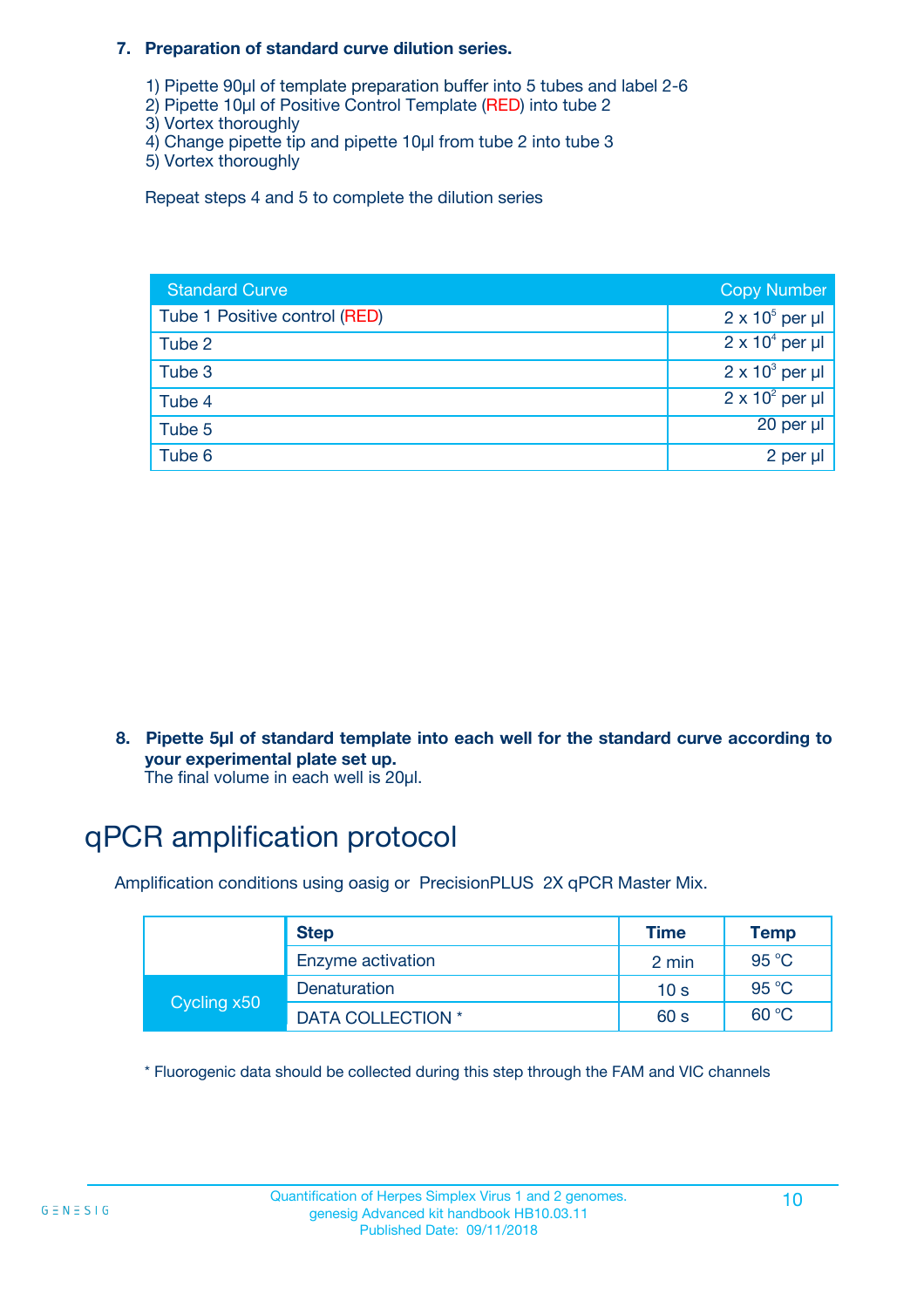# Interpretation of results

| <b>Target</b><br>(FAM) | <b>Internal</b><br>control<br>(NIC) | <b>Positive</b><br>control | <b>Negative</b><br>control | Interpretation                                                                                                  |
|------------------------|-------------------------------------|----------------------------|----------------------------|-----------------------------------------------------------------------------------------------------------------|
| $\leq 30$              | $+ 1 -$                             | ÷                          |                            | <b>POSITIVE QUANTITATIVE RESULT</b><br>calculate copy number                                                    |
| > 30                   | ٠                                   | ÷                          |                            | <b>POSITIVE QUANTITATIVE RESULT</b><br>calculate copy number                                                    |
| > 30                   |                                     | ÷                          |                            | <b>POSITIVE QUALITATIVE RESULT</b><br>do not report copy number as this<br>may be due to poor sample extraction |
|                        | ٠                                   | ÷                          |                            | <b>NEGATIVE RESULT</b>                                                                                          |
| $+ 1 -$                | $+ 1 -$                             | ÷                          | $\leq 35$                  | <b>EXPERIMENT FAILED</b><br>due to test contamination                                                           |
| $+ 1 -$                | $+ 1 -$                             | ÷                          | > 35                       | $\star$                                                                                                         |
|                        |                                     | ÷                          |                            | <b>SAMPLE PREPARATION FAILED</b>                                                                                |
|                        |                                     |                            | $+$ /                      | <b>EXPERIMENT FAILED</b>                                                                                        |

Positive control template (**RED**) is expected to amplify between Cq 16 and 23. Failure to satisfy this quality control criterion is a strong indication that the experiment has been compromised.

\*Where the test sample is positive and the negative control is positive with a  $Ca > 35$ , the sample must be reinterpreted based on the relative signal strength of the two results:



If the sample amplifies  $> 5$  Cq earlier than the negative control then the sample should be reinterpreted (via the table above) with the negative control verified as negative.



If the sample amplifies  $< 5$  Cq earlier than the negative control then the positive sample result is invalidated and<br>the result should be determined  $the$  result should be inconclusive due to test contamination. The test for this sample should be repeated.